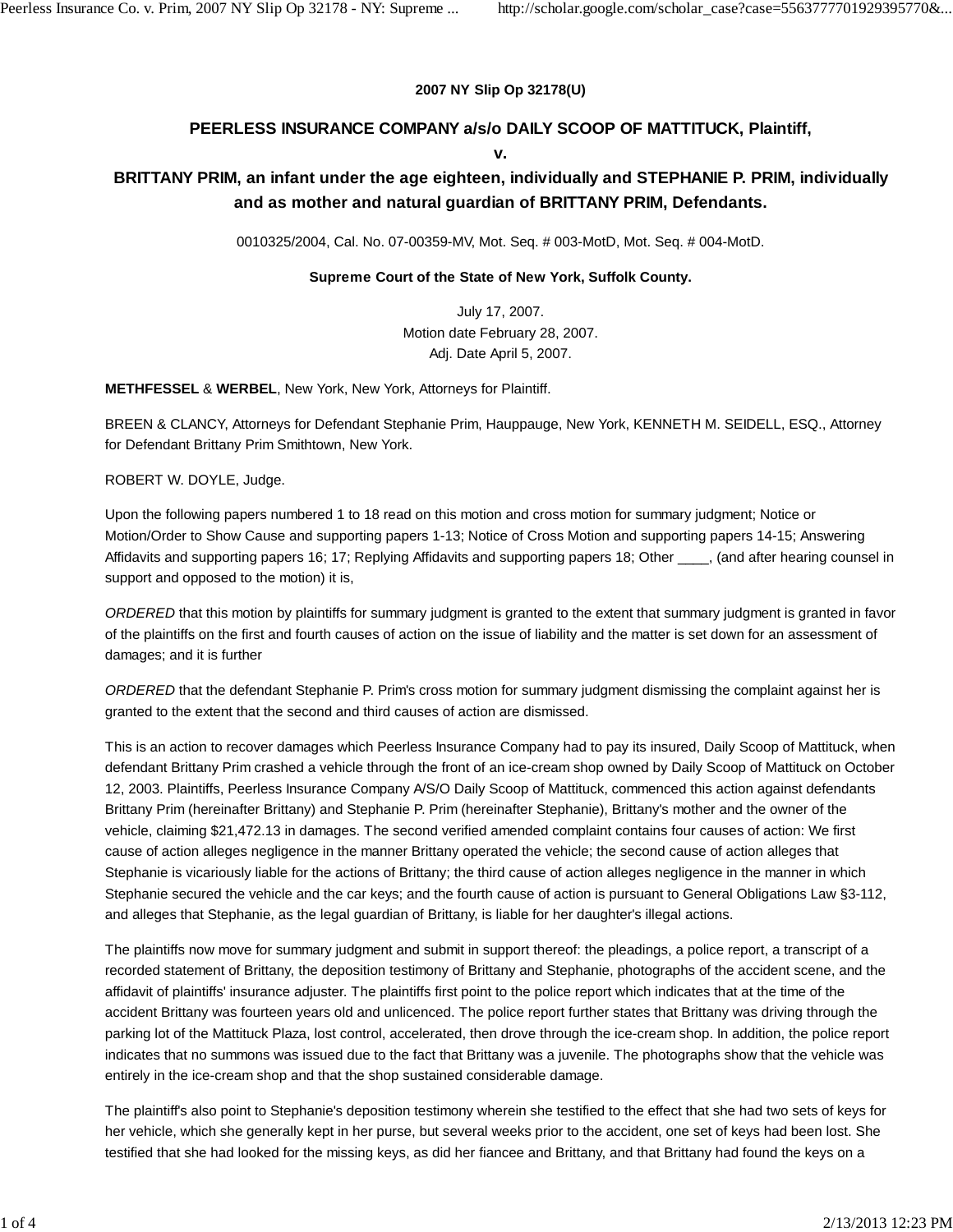snack tray in the kitchen but did not return them to her. Stephanie stated that she even offered Brittany money if she found the keys because Brittany is very motivated by money, so she did not believe that Brittany had found them. Stephanie farther testified that Brittany told her that the first time she ever took Stephanie's car was the night of the accident. Stephanie also stated that she had never told Brittany before the accident that she could use the car. When asked what Brittany told her about the incident, Stephanie testified in pertinent part: Brittany's friend Rob first drove the vehicle; Brittany then got behind the wheel to make the turn onto Factory Avenue, which runs alongside of the shopping center; Brittany turned into the Waldbaums' shopping center and drove around the parking lot; Brittany was heading toward the ice-cream parlor when her cell phone fell to the floor in front of her; Brittany bent down to pick up the cell phone, and when she looked up, she was aiming for the ice-cream shop; and Brittany thought that she slammed on the brakes, but she slammed on the gas. The plaintiffs also submit a transcript of a recorded conversation that Brittany had on October 20, 2003, with an apparent insurance agent, wherein Brittany gives a similar account of the incident as testified to by her mother.

In addition, the plaintiffs submit Brittany's deposition testimony wherein, when asked about details of the accident, Brittany, for the most part, refused to answer and asserted her Fifth Amendment right against self-incrimination. Finally, the plaintiffs point to the affidavit of Ann McArdell, an insurance adjustor, who states that the total amount paid by Peerless Insurance Company to The Daily Scoop of Mattituck, in connection with this incident is \$20,472.13. Ms. McArdell also gives a detailed statement of each Item repaired and replaced as well as the cost of business interruption.

The plaintiffs argue that based upon the undisputed facts, it is clear that Brittany, a 14 year-old minor, negligently caused the accident while unlawfully operating a vehicle owned by her mother Stephanie. They contend that by taking her eyes off the road to retrieve her cell phone from the floor while the vehicle was in motion and by subsequently stepping on the accelerator rather than the brake, Brittany failed to exercise the level of reasonable care in the operation of the vehicle that a reasonably prudent person would use. Further, the plaintiffs argue, when evaluating the existence of genuine issues of material fact regarding Brittany's liability, the court should consider her refusal to answer questions related to the accident at her examination before trial. They assert that in obvious recognition that her actions were unlawful, Brittany elected to invoke her right against self-incrimination. The plaintiffs maintain that in light of Brittany's recorded statement wherein she admitted causing the accident as well as the, police report documenting Brittany as the driver, Brittany's invocation of the Fifth Amendment should eliminate any doubt as to her liability for the accident. They allege that there is no triable issue of material fact, and thus, they are entitled to summary judgment on the first cause of action against Brittany as a matter of law.

Additionally, the plaintiffs claim that they are entitled to summary judgment on the fourth cause of action against Stephanie in the amount of \$5000 pursuant to General Obligations Law §3-112. This statutory provision provides in pertinent part:

The parent or legal guardian... of an infant over ten and less than eighteen years of age, shall be liable to any...private individual or organization having by law the care, custody and/or ownership of any private property, for damages caused by such infant, where such infant has wilfully, maliciously, or unlawfully damaged, defaced or destroyed such... private property, whether real or personal... Such...private individual or organization, as the case may be, may bring an action for civil damages in a court of competent jurisdiction for a judgment to recover damages from such parent or legal guardian ... In no event shall such damages portion of a judgment authorized by this section, as described in this subdivision, exceed the sum of five thousand dollars.

The plaintiffs allege that the undisputed facts of this case present a classic example of the type of unlawful conduct for which the statute was enacted. They argue that as a result of Brittany's unlawful conduct, Daily Scoop of Mattituck sustained substantial property damage in excess of \$21,000, and therefore they are entitled to a judgment against her mother, Stephanie, for the maximum allowable amount of \$5.000

Stephanie opposes the plaintiffs' motion and cross-moves for summary judgment, incorporating by reference all the deposition testimony and exhibits submitted by the plaintiffs. Specifically, Stephanie points to her own deposition testimony wherein she testified to the effect that: she had no knowledge that her daughter's possession of the second set of keys; she had offered her daughter money to locate the second set of keys and that she did not give her permission to drive the vehicle. Stephanie also points to Brittany's deposition testimony and recorded statement in support of her claim that she had no knowledge of Brittany's driving the vehicle and that this was the first time Brittany had attempted such an undertaking. In particular, Stephanie highlights that portion of Brittany's deposition testimony wherein, when Brittany was asked if her mother ever gave her permission to drive her Jeep Cherokee on October 12, 2003, Brittany answered, "No. She also said that I couldn't do it" (see plaintiffs' Exhibit H at 27). Stephanie argues that the facts are clear that without permissive use of the vehicle, liability does not attach to her. Further,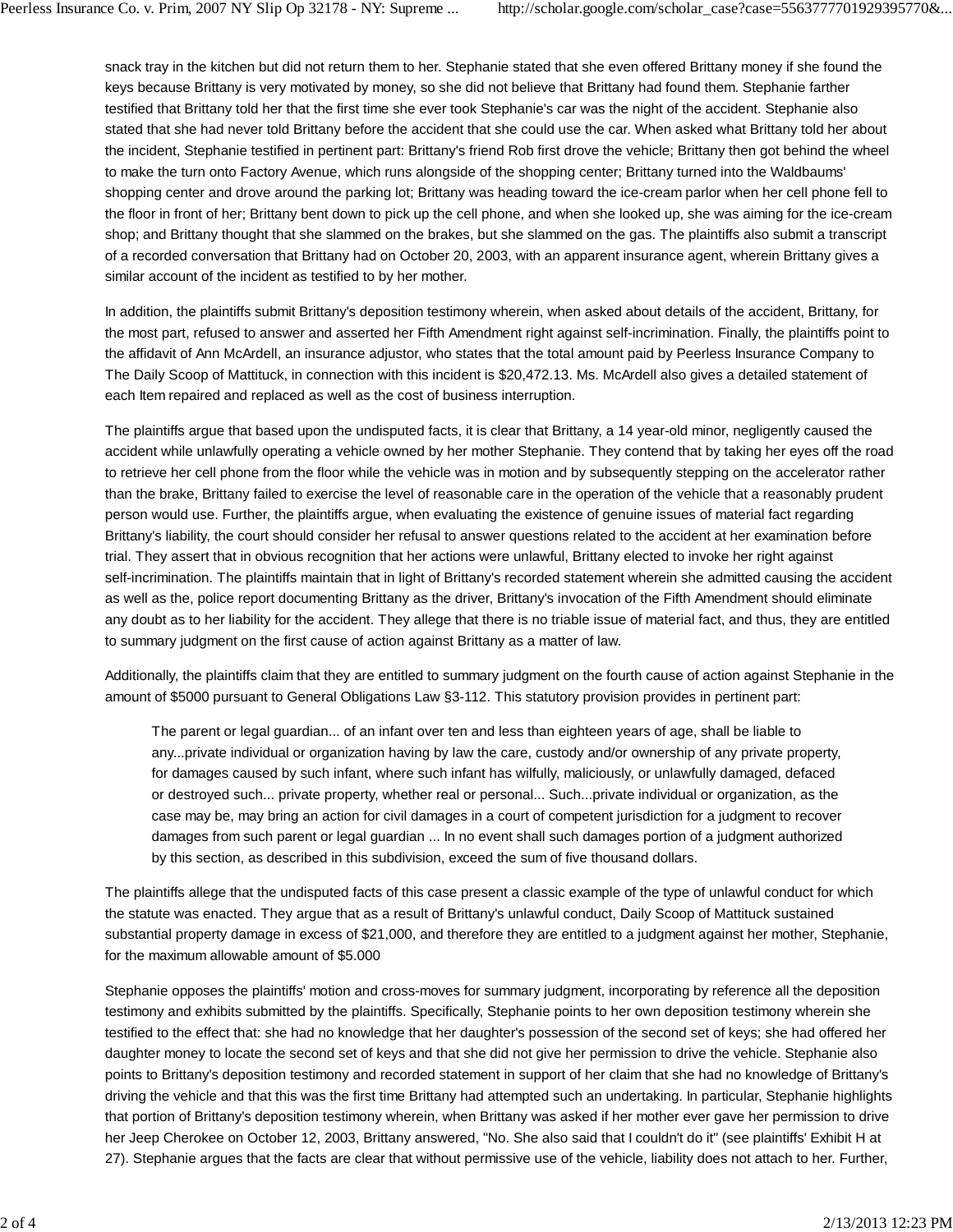Stephanie alleges that the evidence indicates that Brittany never engaged in this type of behavior prior to the date of the occurrence and there was no indication that Brittany would be or had a propensity r.o become involved in this incident.

Stephanie additionally contends that while there is no question of fact as to the issue of liability of Brittany, without a willful, malicious, or unlawful act, there is no violation on her part, as Brittany's mother, of General Obligation Law §3-112. She argues that Brittany had no intention of harming anyone or anything when she proceeded to drive her vehicle to the ice-cream store. She claims that Brittany's testimony supports the conclusion that her daughter's actions were not wilful or malicious, but rather, were the result of an unintentional and negligent conduct. Stephanie concludes that based upon all the evidence, she has sufficiently proven that she cannot be held liable for the actions of her daughter.

Brittany opposes both the plaintiffs' motion and Stephanie's cross motion. Initially, she argues that her alleged recorded statement on October 20, 2003, which was submitted by the plaintiffs, is not sworn to and amounts to nothing more than an unsubstantiated telephone conversation transcript. She alleges that such "proof of negligence" in not evidentiary proof in admissible form which would provide a basis for granting summary judgment to the plaintiffs. Brittany claims that since Stephanie's cross motion relies, on the exhibits attached to plaintiffs' motion, Stephanie's cross motion must be denied as well. In addition, Brittany contends that the plaintiffs have erroneously set forth the standard of care that should be applied herein as that applied to adults. She asserts that courts have consistently held that the standard of conduct to which a child must conform to avoid being negligent is that of a reasonable child of like age, intelligence and experience under the circumstances. Brittany argues that the movants have thus failed to sustain their initial burden warranting the granting of summary judgment. She concludes that it cannot be said as a matter of law based upon the facts of this case that she was negligent.

As to the plaintiffs' motion, even disregarding the unsworn telephone transcript, the court finds that tie plaintiffs have met their prima facie burden as to the first cause of action which alleges that Brittany was negligent in the manner she operated the vehicle. It is well settled that summary judgment must be granted where the undisputed facts are consistent with only one conclusion, or with respect to circumstantial evidence, where the prima facie proof is so convincing that the inference of negligence arising therefrom is inescapable (*Gerard v Inglese,* 11 AD2d 381, 206 NYS2d 879 [1960]). Here, the photographs show the vehicle was driven into the ice-cream store with such force that the vehicle ended up in the middle of the store. Moreover, there is no dispute herein as to how the accident happened or who was driving. All the parties (the plaintiffs, Stephanie, as well as Brittany), refer to information in the police accident report in support of or in opposition to the motions and such version of events is consistent with Stephanie's deposition testimony. Under the circumstances herein Brittany's conduct constitutes negligence as a matter of law (*Thy Tran v Avis Rent A Car,* Inc., 289 AD2d 731, 734 NYS2d 662 [2001]; *Gerard v Inglese, supra*).

Brittany, in opposition to the plaintiffs' motion, has failed to raise an issue of fact on this cause of action. Although Brittany claims that she should be judged by that level of reasonable conduct to be expected from a child of like age, intelligence and experience, it is "the generally accepted rule that whenever a child, whether as plaintiff or as defendant, engages in an activity which is normally one for adults, such as driving an automobile... public interest and safety require that any consequences due to his [or her] incapacity shall fall upon him [or her] rather than the innocent victim, and that he [or she] must be held to the adult standard without any allowance for age (*Smedley v Piazzolla,*, 59 AD2d 940, 399 NYS2d 460 [19771). Thus, Brittany must be judged as an adult under a reasonable person standard, and the undisputed evidence shows that she failed to exercise that standard of care that a reasonably prudent adult would nave exercised. Furthermore, the court notes that an adverse inference may be drawn against a party in a civil action who invokes the Fifth Amendment right against self-incrimination (*see, Searle v Cayuga Medical Center at Ithaca,* 28 AD3d 834, 813 NYS2d 552 [2006]). While a party may not be compelled to answer questions that might adversely affect his or her criminal interest, the privilege does not relieve such party of the ususal evidentiary burdens which accompany a civil proceeding; nor does it afford any protection against the consequences of failing to submit competent evidence (*see, Access Capital, Inc. v DeCicco,* 302 AD2d 48, 752 NYS2d 658 [2002]). Here, Brittany has failed to set forth any evidence which rebuts the plaintiffs' evidence (*see, Thy Tran v Avis Rent A Car. Inc., supra*). Accordingly, the plaintiffs' are entitled to summary judgment on the first cause of action as against Brittany.

In addition, the court finds that the plaintiffs have met their prima facie burden as to the fourth cause of action against Stephanie. The facts of this case fall within the parameters of General Obligation Law § 3-112. It is undisputed that Stephanie, is Brittany's mother and that Brittany was living with Stephanie at the time of this incident (*see, 60 Minute Man, Ltd. v Kossman,* 161 AD2d 574, 555 NYS2d 152 [1990]). It is also undisputed that Brittany's actions caused damage to Daily Scoop Of Mattituck's *ice-cream* store. Although Brittany's actions of driving her mother's vehicle without a license and crashing into the store may